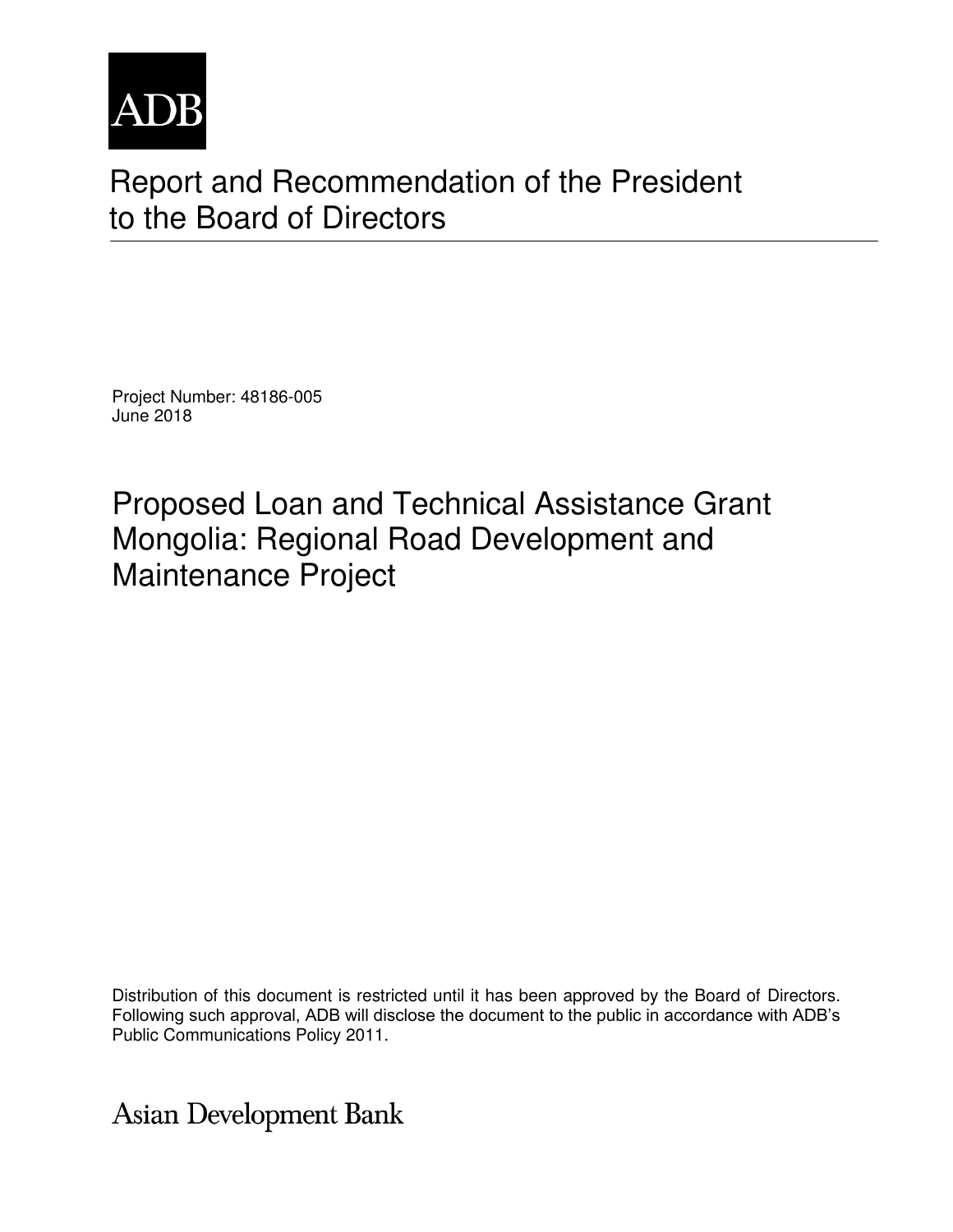#### **CURRENCY EQUIVALENTS**

(as of 4 May 2018)

| Currency unit<br>$MNT1.00 =$<br>\$1.00 |  | togrog (MNT)<br>\$0.0004165<br>MNT2,401.00<br>$=$ |
|----------------------------------------|--|---------------------------------------------------|
|                                        |  | <b>ABBREVIATIONS</b>                              |
| ADB                                    |  | Asian Development Bank                            |
| CAREC                                  |  | Central Asia Regional Economic Cooperation        |
| GNI                                    |  | gross national income                             |
| GRM                                    |  | grievance redress mechanism                       |
| km                                     |  | kilometer                                         |
| MRTD                                   |  | Ministry of Road and Transport Development        |
| PAM                                    |  | project administration manual                     |
| PIU                                    |  | project implementation unit                       |
| <b>PRC</b>                             |  | People's Republic of China                        |
| <b>RAM</b>                             |  | road asset management                             |
| <b>ROW</b>                             |  | right-of-way                                      |
| TA                                     |  | technical assistance                              |

#### **NOTE**

In this report, "\$" refers to United States dollars.

| <b>Vice-President</b><br><b>Director General</b><br><b>Director</b> | Stephen Groff, Operations 2<br>Amy S. P. Leung, East Asia Department (EARD)<br>Sujata Gupta, Officer-in-Charge, Transport and Communications<br>Division, EARD                                                                                                                                                                                                                                                                                                                                                   |
|---------------------------------------------------------------------|------------------------------------------------------------------------------------------------------------------------------------------------------------------------------------------------------------------------------------------------------------------------------------------------------------------------------------------------------------------------------------------------------------------------------------------------------------------------------------------------------------------|
| <b>Team leader</b><br><b>Team members</b>                           | Masahiro Nishimura, Senior Transport Specialist, EARD<br>Arlene Ayson, Operations Assistant, EARD<br>Alice Corinna Bañez, Operations Assistant, EARD<br>Grace Cruz, Associate Operations Officer, EARD<br>Anand Ganbaatar, Transport Officer, EARD<br>Katherine Guy, Transport Specialist, EARD<br>Shinsuke Kawazu, Senior Counsel, Office of the General Counsel<br>Na Won Kim, Senior Environment Specialist, EARD<br>Jurgen Sluijter, Senior Transport Specialist, Central and West Asia<br>Department (CWRD) |
| <b>Peer reviewer</b>                                                | Oyunchimeg Erdene, Principal Transport Specialist, CWRD                                                                                                                                                                                                                                                                                                                                                                                                                                                          |

In preparing any country program or strategy, financing any project, or by making any designation of or reference to a particular territory or geographic area in this document, the Asian Development Bank does not intend to make any judgments as to the legal or other status of any territory or area.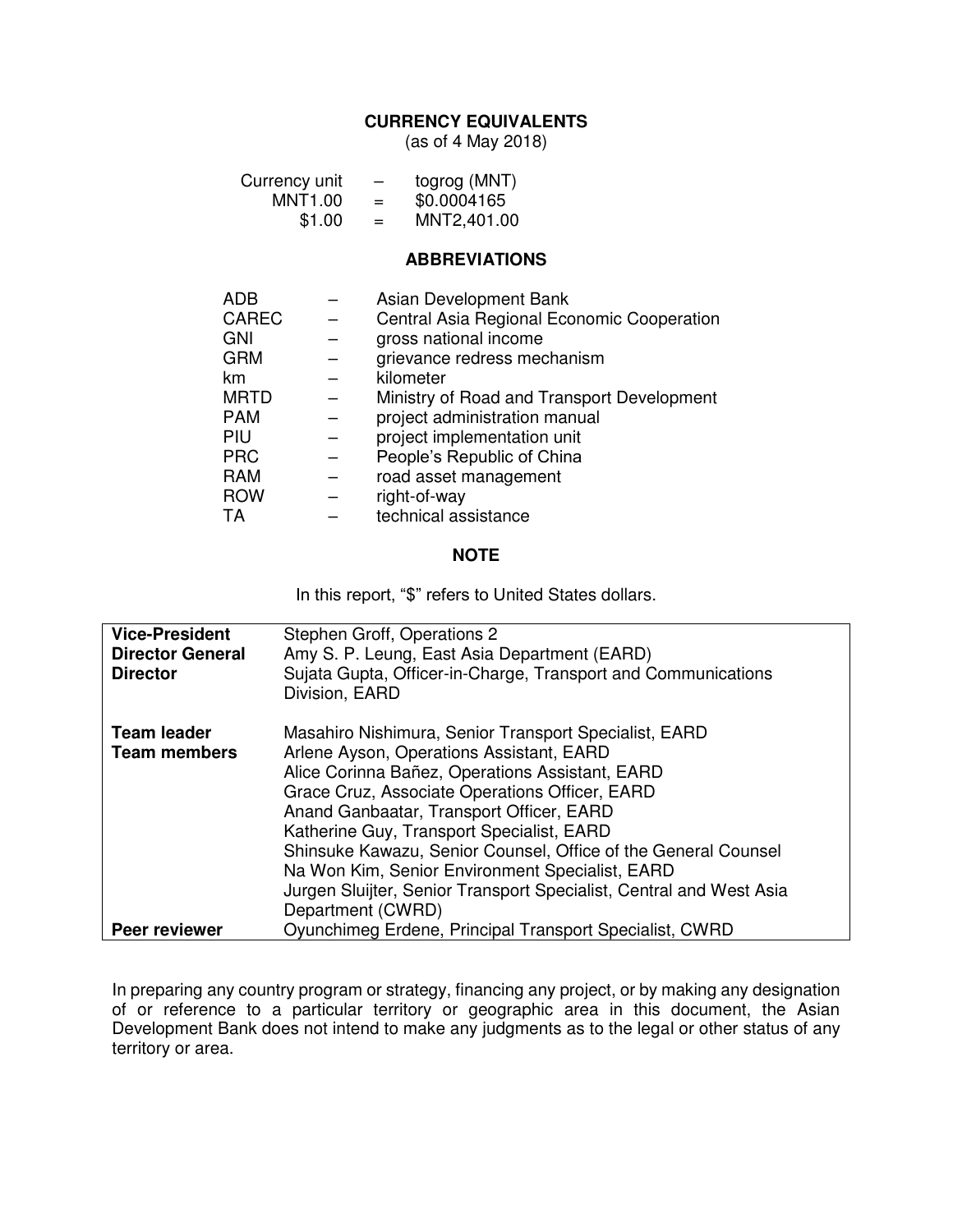# **CONTENTS**

# PROJECT AT A GLANCE

MAP

| I.  | THE PROPOSAL                                                                                                                                                                                     |                            |
|-----|--------------------------------------------------------------------------------------------------------------------------------------------------------------------------------------------------|----------------------------|
| Ш.  | THE PROJECT                                                                                                                                                                                      |                            |
|     | Rationale<br>А.<br>В.<br>Impact and Outcome<br>C.<br>Outputs<br>D.<br>Summary Cost Estimates and Financing Plan<br>Е.<br>Implementation Arrangements                                             | 4<br>4<br>4<br>5           |
| Ш.  | ATTACHED TECHNICAL ASSISTANCE                                                                                                                                                                    | 6                          |
| IV. | <b>DUE DILIGENCE</b>                                                                                                                                                                             | 7                          |
|     | Technical<br>Α.<br>B.<br><b>Economic and Financial</b><br>C.<br>Governance<br>D.<br>Poverty, Social, and Gender<br>Е.<br>Safeguards<br>F.<br>Summary of Risk Assessment and Risk Management Plan | 7<br>7<br>8<br>8<br>8<br>9 |
| V.  | <b>ASSURANCES</b>                                                                                                                                                                                | 10                         |
| VI. | <b>RECOMMENDATION</b>                                                                                                                                                                            | 10                         |
|     | <b>APPENDIXES</b>                                                                                                                                                                                |                            |
| 1.  | Design and Monitoring Framework                                                                                                                                                                  | 11                         |
| 2.  | <b>List of Linked Documents</b>                                                                                                                                                                  | 13                         |

### **Page**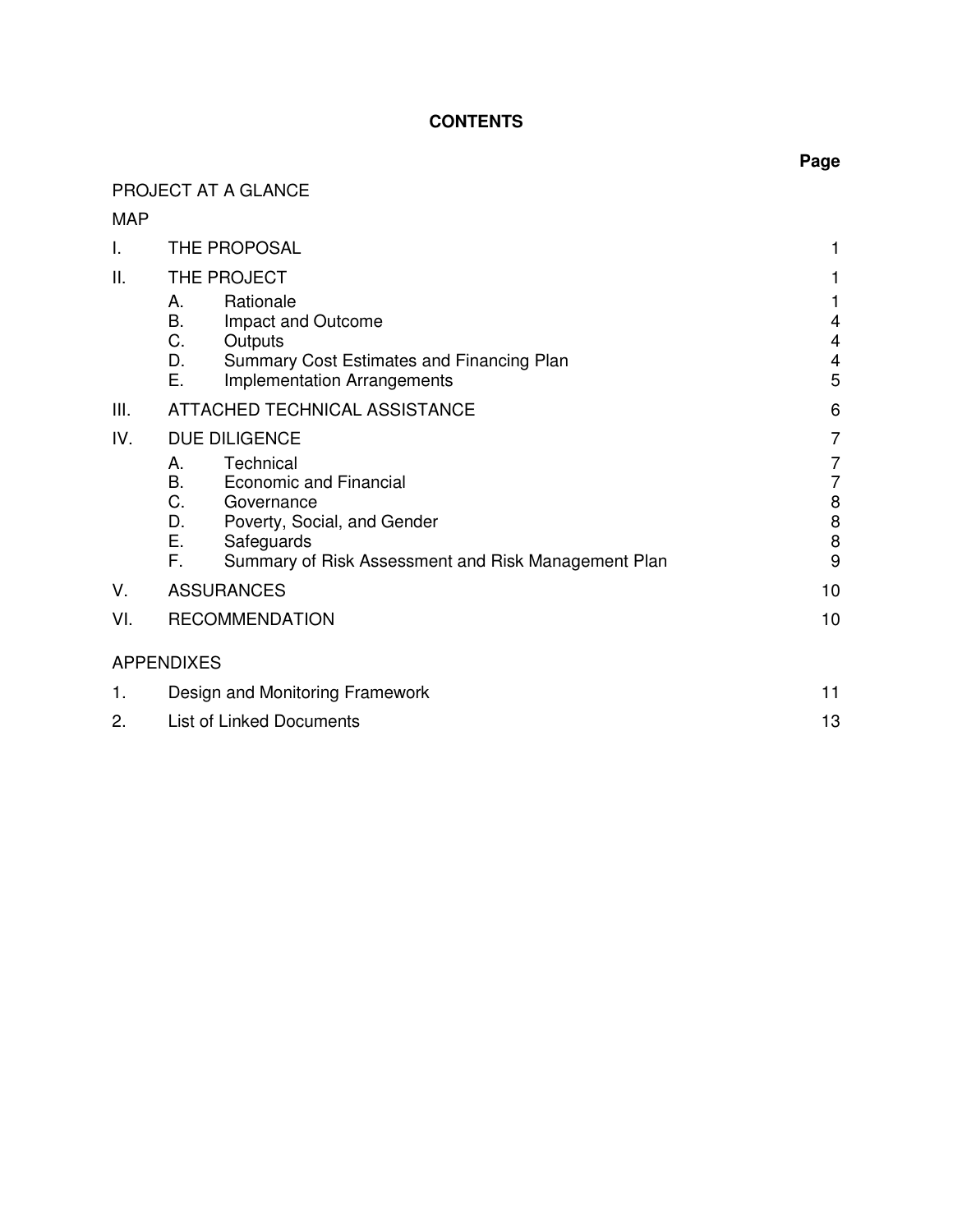# **PROJECT AT A GLANCE**

| 1. Basic Data                               |                                                                                                                                    |                                        | Project Number: 48186-005                        |
|---------------------------------------------|------------------------------------------------------------------------------------------------------------------------------------|----------------------------------------|--------------------------------------------------|
| <b>Project Name</b>                         | Regional Road Development and                                                                                                      | <b>Department</b>                      | EARD/EATC                                        |
|                                             | Maintenance Project                                                                                                                | /Division                              |                                                  |
| Country<br><b>Borrower</b>                  | Mongolia<br>Ministry of Finance                                                                                                    | <b>Executing Agency</b>                | Ministry of Road and<br>Transport Development of |
|                                             |                                                                                                                                    |                                        | Mongolia                                         |
| 2. Sector                                   | Subsector(s)                                                                                                                       |                                        | ADB Financing (\$ million)                       |
| √ Transport                                 | Road transport (non-urban)                                                                                                         |                                        | 60.00                                            |
|                                             |                                                                                                                                    | <b>Total</b>                           | 60.00                                            |
| 3. Strategic Agenda                         | <b>Subcomponents</b>                                                                                                               | <b>Climate Change Information</b>      |                                                  |
| Inclusive economic growth                   | Pillar 2: Access to economic                                                                                                       | Climate Change impact on the           | Low                                              |
| (IEG)                                       | opportunities, including jobs, made<br>more inclusive                                                                              | Project                                |                                                  |
| Environmentally sustainable                 | Disaster risk management                                                                                                           |                                        |                                                  |
| growth (ESG)                                | Natural resources conservation                                                                                                     |                                        |                                                  |
| Regional integration (RCI)                  | Pillar 1: Cross-border infrastructure                                                                                              |                                        |                                                  |
| 4. Drivers of Change                        | <b>Components</b>                                                                                                                  | <b>Gender Equity and Mainstreaming</b> |                                                  |
| Governance and capacity                     | Organizational development                                                                                                         | Effective gender mainstreaming         |                                                  |
| development (GCD)                           |                                                                                                                                    | (EGM)                                  |                                                  |
| Knowledge solutions (KNS)                   | Knowledge sharing activities                                                                                                       |                                        |                                                  |
| Partnerships (PAR)                          | Implementation                                                                                                                     |                                        |                                                  |
| Private sector development                  | <b>Private Sector</b><br>Conducive policy and institutional                                                                        |                                        |                                                  |
| (PSD)                                       | environment                                                                                                                        |                                        |                                                  |
| 5. Poverty and SDG Targeting                |                                                                                                                                    | <b>Location Impact</b>                 |                                                  |
| Geographic Targeting                        | <b>No</b>                                                                                                                          | Nation-wide                            | High                                             |
| <b>Household Targeting</b>                  | No.                                                                                                                                |                                        |                                                  |
| <b>SDG Targeting</b>                        | Yes<br>SDG9                                                                                                                        |                                        |                                                  |
| <b>SDG Goals</b><br>6. Risk Categorization: | Low                                                                                                                                |                                        |                                                  |
|                                             |                                                                                                                                    |                                        |                                                  |
| 7. Safeguard Categorization                 | Environment: B Involuntary Resettlement: B Indigenous Peoples: C                                                                   |                                        |                                                  |
| 8. Financing                                |                                                                                                                                    |                                        |                                                  |
| <b>Modality and Sources</b><br><b>ADB</b>   |                                                                                                                                    |                                        | Amount (\$ million)<br>60.00                     |
|                                             | Sovereign Project (Regular Loan): Ordinary capital resources                                                                       |                                        | 60.00                                            |
| Cofinancing                                 |                                                                                                                                    |                                        | 0.00                                             |
| None                                        |                                                                                                                                    |                                        | 0.00                                             |
| Counterpart                                 |                                                                                                                                    |                                        | 0.60                                             |
| Government                                  |                                                                                                                                    |                                        | 0.60                                             |
| <b>Total</b>                                |                                                                                                                                    |                                        | 60.60                                            |
|                                             | Note: An attached technical assistance will be financed on a grant basis by the Technical Assistance Special Fund in the amount of |                                        |                                                  |
| \$700,000.                                  |                                                                                                                                    |                                        |                                                  |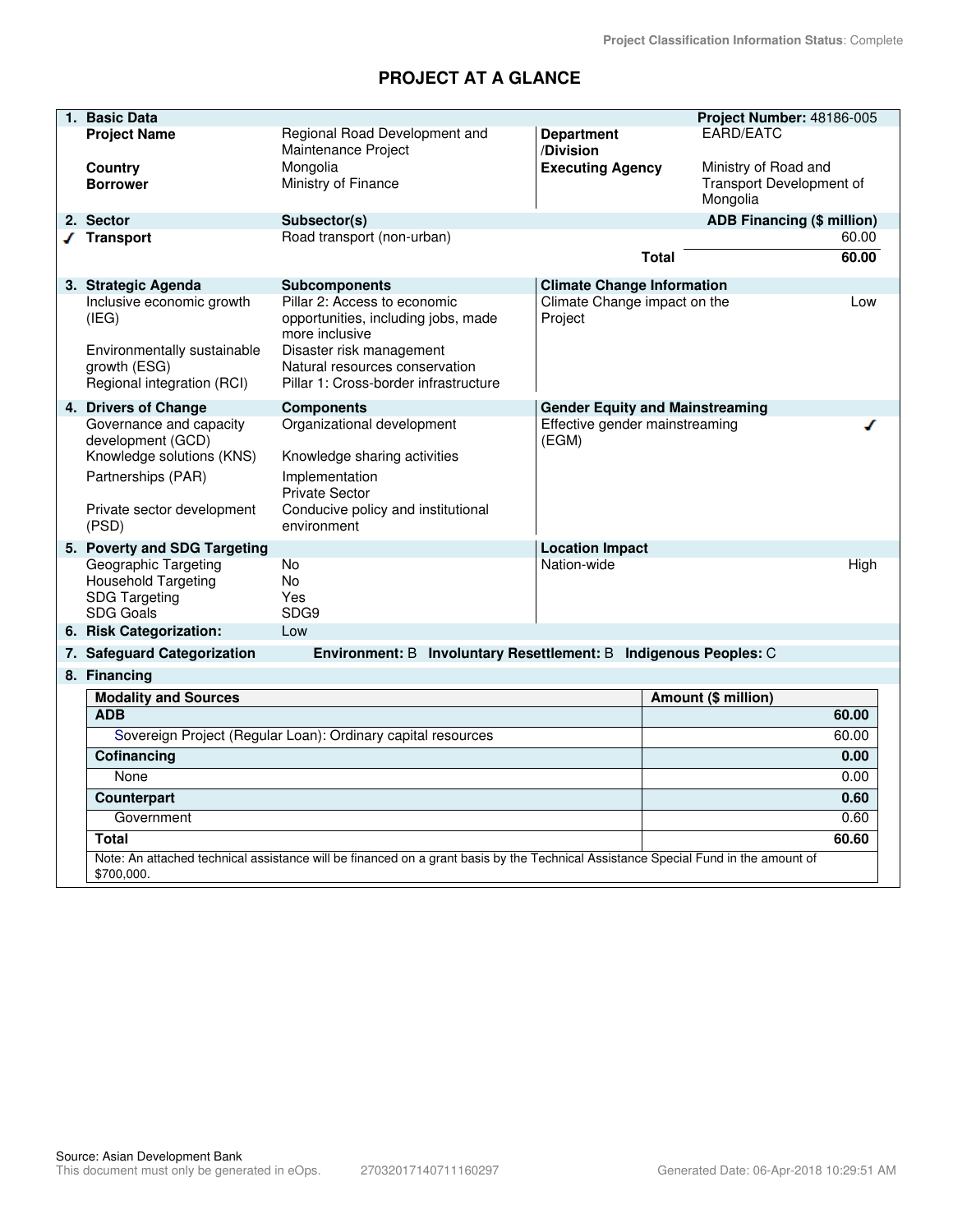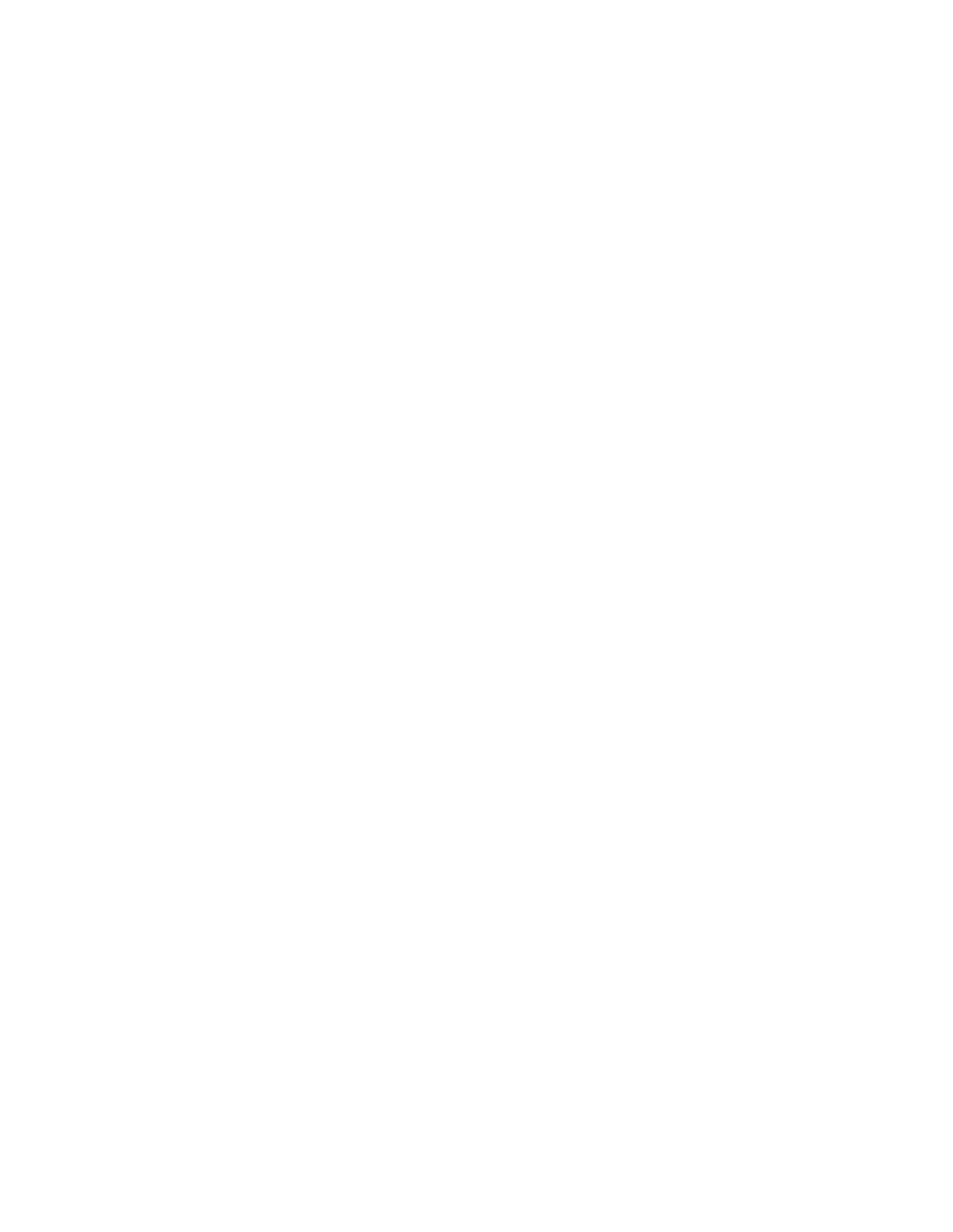### **I. THE PROPOSAL**

1. I submit for your approval the following report and recommendation on a proposed loan to Mongolia for the Regional Road Development and Maintenance Project. The report also describes proposed technical assistance (TA) for the Regional Road Development and Maintenance Project, and if the Board approves the proposed loan, I, acting under the authority delegated to me by the Board, approve the administration of the TA.

2. Mongolia is a large, sparsely populated country that is highly dependent on a narrow economic base. Rapid development of the mining sector brought economic growth but only limited employment, the critical ingredient of inclusive economic growth. To promote inclusive economic growth and regional economic cooperation and trade, the country needs to develop and make safer its regional road network and its trade and logistics infrastructure to boost agriculture, agribusiness, and tourism. The project will rehabilitate and enhance safety of important regional road corridor sections between Ulaanbaatar and Altanbulag. To improve the sustainability of its transport infrastructure, it will also help the government improve the road asset management (RAM) and road safety capacity.

#### **II. THE PROJECT**

#### **A. Rationale**

3. **Strategic context.** Since 1991, the Asian Development Bank (ADB) has been a major partner in the improvement of Mongolia's transport network and has assisted in developing two major highway corridors linking Mongolia to the Russian Federation and the People's Republic of China (PRC).<sup>1</sup> This has brought development, jobs, and social services to those regions; and improved the lives of the poor.

4. Mongolia's economy has grown rapidly, with gross domestic product increasing more than 720% from \$1.27 billion in 2001 to \$10.41 billion in 2011. However, gross domestic product growth fell from 17.3% in 2011 to 5.1% in 2017 because of plummeting foreign direct investment, falling commodity prices, and moderating growth in the PRC. Mongolia urgently needs to restore macroeconomic stability in the short term and to develop a more resilient and diversified economy that can deliver rapid, inclusive, and sustainable growth in the long term. This requires infrastructure investments and regional integration to improve connectivity and access to domestic and external markets.<sup>2</sup>

5. Mongolia's poverty rate is high for a lower middle-income economy.<sup>3</sup> Much of the poverty stems from unemployment, the absence of local markets, and lack of higher education in rural areas. The poor condition of roads aggravates persistent poverty conditions, particularly in rural areas. The rural population has limited access to social services and major markets in the region

 $\overline{a}$ 1 ADB. 1995. Report and Recommendation of the President to the Board of Directors: Proposed Loan and Technical Assistance Grant to Mongolia for the Roads Development Project. Manila; ADB. 1999. Report and Recommendation of the President to the Board of Directors: Proposed Loan and Technical Assistance Grant to Mongolia for the Second Roads Development Project. Manila; ADB. 2010. Report and Recommendation of the President to the Board of Directors: Proposed Supplementary Loan and Grant to Mongolia for the Regional Road Development Project. Manila; and ADB. 2011. Report and Recommendation of the President to the Board of Directors: Proposed Multitranche Financing Facility to Mongolia for the Western Regional Road Corridor Investment Program. Manila.

<sup>2</sup> ADB. 2017. Country Partnership Strategy: Mongolia, 2017*–*2020*—*Sustaining Inclusive Growth in a Period of Economic Difficulty. Manila.

<sup>3</sup> Middle-income economies have per capita gross national income (GNI) of \$1,006–\$12,235 and lower middle-income economies have per capita GNI of \$1,006–\$3,955. Mongolia's poverty rate at \$1.90 threshold was 0.22 in 2014, and the per capita GNI was \$3,590 in 2016.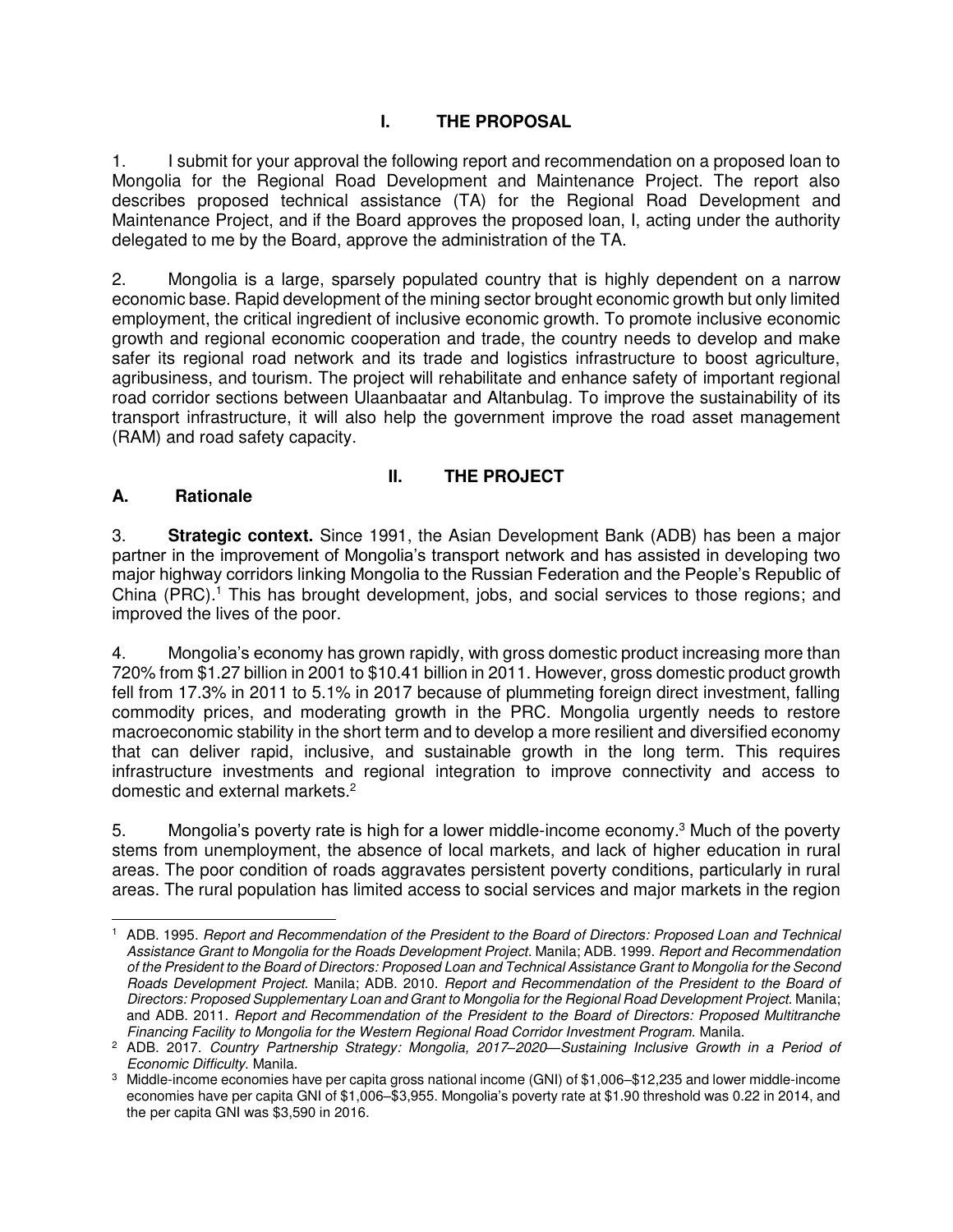and aimags.<sup>4</sup> Travel is costly and uncomfortable. Without access to markets, local farmers and herders are forced to sell their products at lower prices.

6. Mongolia has a road network of 48,538 kilometers (km), of which only 6,406 km (13.2%) are paved. Investing in road improvement is particularly important at times of economic difficulty as it delivers four benefits: (i) projects create much-needed jobs to support economic recovery; (ii) better roads reduce road user travel costs and facilitate access to markets, schools, and health facilities, making residents more productive; (iii) modest spending on road maintenance prevents costlier rehabilitation; and (iv) road safety improvements reduce the social cost of traffic accidents.

7. **Sector performance**. The construction, maintenance, and rehabilitation of state roads are funded by the state budget, development banks, and international loans and grants. During 2011–2015, MNT1.88 trillion was invested in the upgrade and construction of roads and bridges. These expenditures were regulated by the Mongolian Road Law, 1998 and funded by the State Road Fund.<sup>5</sup> However, insufficient funds were collected as taxes were often reduced or canceled to keep fuel prices under control amid fuel price increases in the Russian Federation, on which Mongolia depends for much of its fuel.

8. While investment in new road construction has grown, it has not been matched by commensurate increases in road maintenance and rehabilitation. The state budget provides separate annual allocations for routine maintenance and rehabilitation, but the government has not funded any major maintenance or rehabilitation projects in 2011–2015, and the amount allocated to the Ministry of Road and Transport Development (MRTD) for routine maintenance has been constrained to only 15% of estimated needs. Consequently, road maintenance has been insufficient, and the condition of the existing road network has deteriorated, making transport costs expensive and Mongolia's exports uncompetitive.

9. **Asset management**. The country urgently needs to improve its RAM. A previously implemented RAM system is no longer used because of limited funding. Timely road maintenance is less costly than allowing roads to deteriorate and need major rehabilitation or reconstruction saving money in tight fiscal situations. This requires capacity development and institutional strengthening, significant investment in a periodic maintenance and rehabilitation program, and stronger enforcement of vehicle weight restrictions to prevent costly road damage from overloading.

10. To improve accessibility and optimize government spending, ADB has conducted extended dialogue with the government since 2009 through TA to prepare and implement a sector road map and capacity development strategy, including the provision of a RAM system. $6$  TA activities helped the government prioritize work for a periodic maintenance and rehabilitation program. Major lessons from this work included the need for predictable funding and systematic asset management practices.

 4 Provincial administrative unit in Mongolia.

<sup>&</sup>lt;sup>5</sup> The road fund was established through a 1991 government decree to help stabilize the funding available to the road sector. In 1998, the Road Law distinguished between the state road fund and local road funds. Further information on fund revenue and spending is provided in Sector Assessment (Summary): Transport; and Financial Analysis (accessible from the list of linked documents in Appendix 2).

<sup>6</sup> ADB. 2009. Technical Assistance to Mongolia for Road Database Development Using Geographic Information System. Manila; and ADB. Mongolia: Preparation of a National Road Sector Capacity Development Roadmap. <https://www.adb.org/projects/44303-012/main>(the Government of Mongolia approved the road map on 24 August 2011); and ADB. 2011. Technical Assistance to Mongolia for Road Sector Capacity Development. Manila (\$2 million financed on a grant basis by the Japan Fund for Poverty Reduction).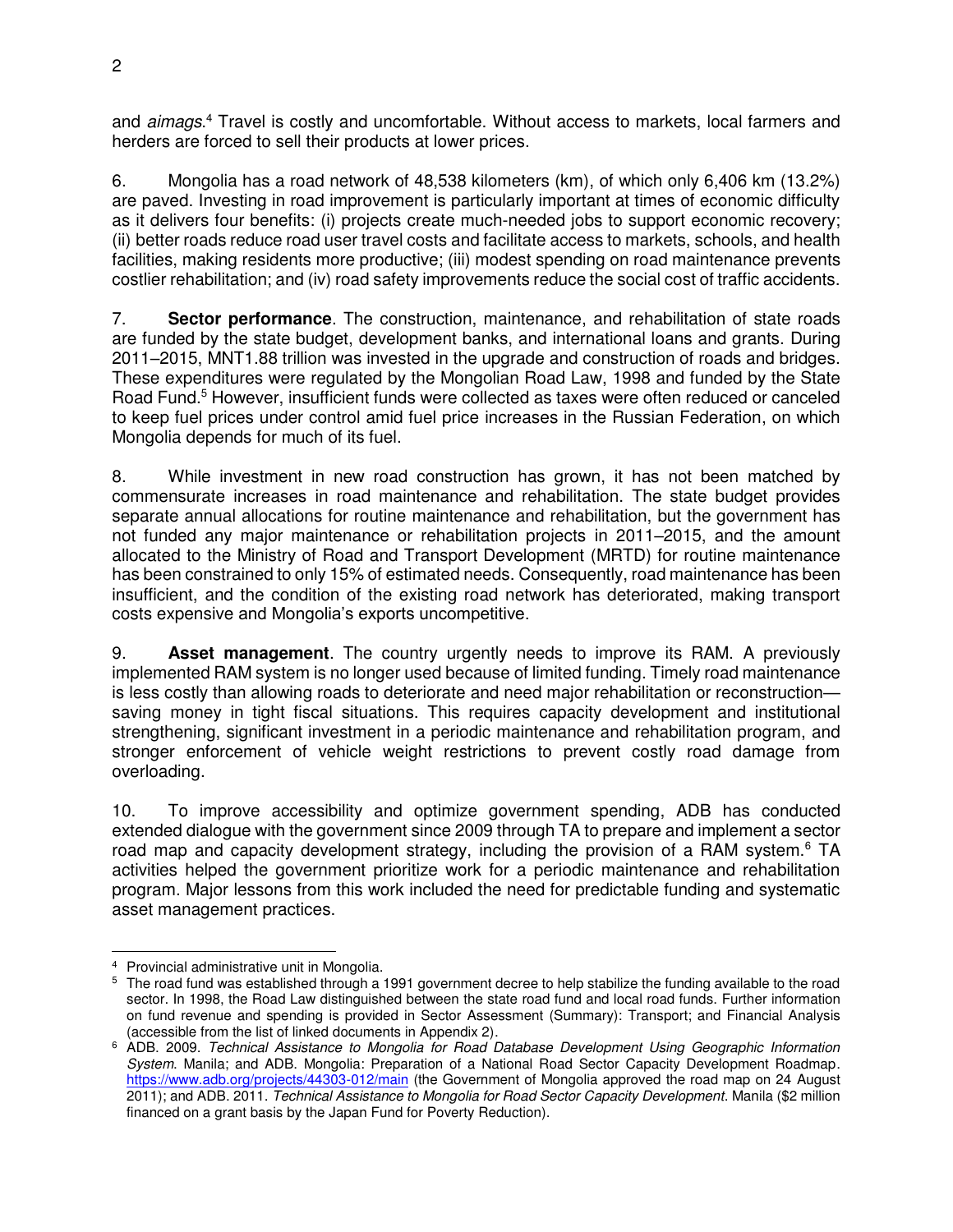11. Partly as an outcome of ADB policy dialogue, the government passed the Mongolian Road Law Amendment, 2017, which ensures that at least 20% of revenues from the vehicle excise tax are allocated to road maintenance. This would add about MNT7 billion to the road fund each year.<sup>7</sup> Significantly higher fines and penalties, including for truck overloading, will also go into the road fund. Unlike in the past, the fund is only for road maintenance and not for new road construction. The amendment is an important policy change that the project will support.

12. **Road safety**. Lack of road maintenance amid rapidly increasing passenger car ownership has an immediate impact on road safety and the social cost of traffic fatalities and injuries. Mongolia has a relatively high road traffic death rate of 21.0 per 100,000 population annually while the global rate is 17.4 and the rate for middle-income economies is 18.4.<sup>8</sup> Under the Central Asia Regional Economic Cooperation (CAREC) program, ADB has supported the development of a road safety strategy that aims to reduce fatalities on CAREC corridors by 50% by 2030, against 2010 levels.<sup>9</sup> ADB also assists the government in developing a national road safety policy and action plan covering three road safety elements: (i) culture and behavior; (ii) engineering, both in design and maintenance, including winter activities such as snow control and deicing; and (iii) education, including traffic safety awareness, driving skills, and traffic rules.<sup>10</sup> The project will help Mongolia implement the action plan by adopting international best practices.

13. **Value added by ADB assistance.** Previous TA (footnote 6) laid a foundation to support better planning and prioritization of asset management and to improve road maintenance funding as introduced in the Mongolian Road Law Amendment, 2017. The project will help the government implement its maintenance program through enhancement of law implementation procedures and adoption of an improved RAM system. It will also introduce climbing lanes at traffic accident blackspots to avoid fatal head-on collisions. The attached TA will provide government agencies with extensive training on RAM and road safety improvement. The project will provide institutional strengthening to (i) ensure maintenance financing and prioritization, (ii) increase the efficiency and capacity of road maintenance companies, and (iii) introduce performance-based road maintenance schemes. It will integrate road safety design and new maintenance technologies and will address vehicle overloading.

14. **Link to country partnership and government strategies.** The project is well aligned with Mongolia's national action plan, 2016–2020,<sup>11</sup> as it will take measures to strengthen and raise the quality of road maintenance and gradually increase maintenance funding. It is consistent with ADB's country partnership strategy, 2017–2020 for Mongolia, which indicates improvement of physical connectivity as a priority activity under the second pillar of the strategy (footnote 2). The project will reduce transport and logistics cost on CAREC Corridor 4b, enhancing the competitiveness of Mongolia's non-mining exports.

 $\overline{a}$ <sup>7</sup> The State Great Hural (Parliament) of Mongolia. [http://www.parliament.mn/n/xroy.](http://www.parliament.mn/n/xroy) The law also provides for an increase in vehicle excise tax rates by 5% to 15%, depending on engine size and vehicle age.

<sup>&</sup>lt;sup>8</sup> World Health Organization. 2015. Global Status Report on Road Safety, 2015. Geneva.

<sup>9</sup> ADB. 2017. Safely Connected: A Regional Road Safety Strategy for CAREC Countries, 2017*–*2030. Manila.

<sup>&</sup>lt;sup>10</sup> ADB. 2016. Technical Assistance to Mongolia for the Development of a Road Safety Policy and Action Plan. Manila. <sup>11</sup> Government of Mongolia. 2016. Action Program of the Government of Mongolia for 2016*–*2020. Ulaanbaatar. [http://www.mfa.gov.mn/wp-content/uploads/2015/06/2016-2020\\_Gov\\_AP\\_Eng\\_Revised.pdf](http://www.mfa.gov.mn/wp-content/uploads/2015/06/2016-2020_Gov_AP_Eng_Revised.pdf) (section 2.121).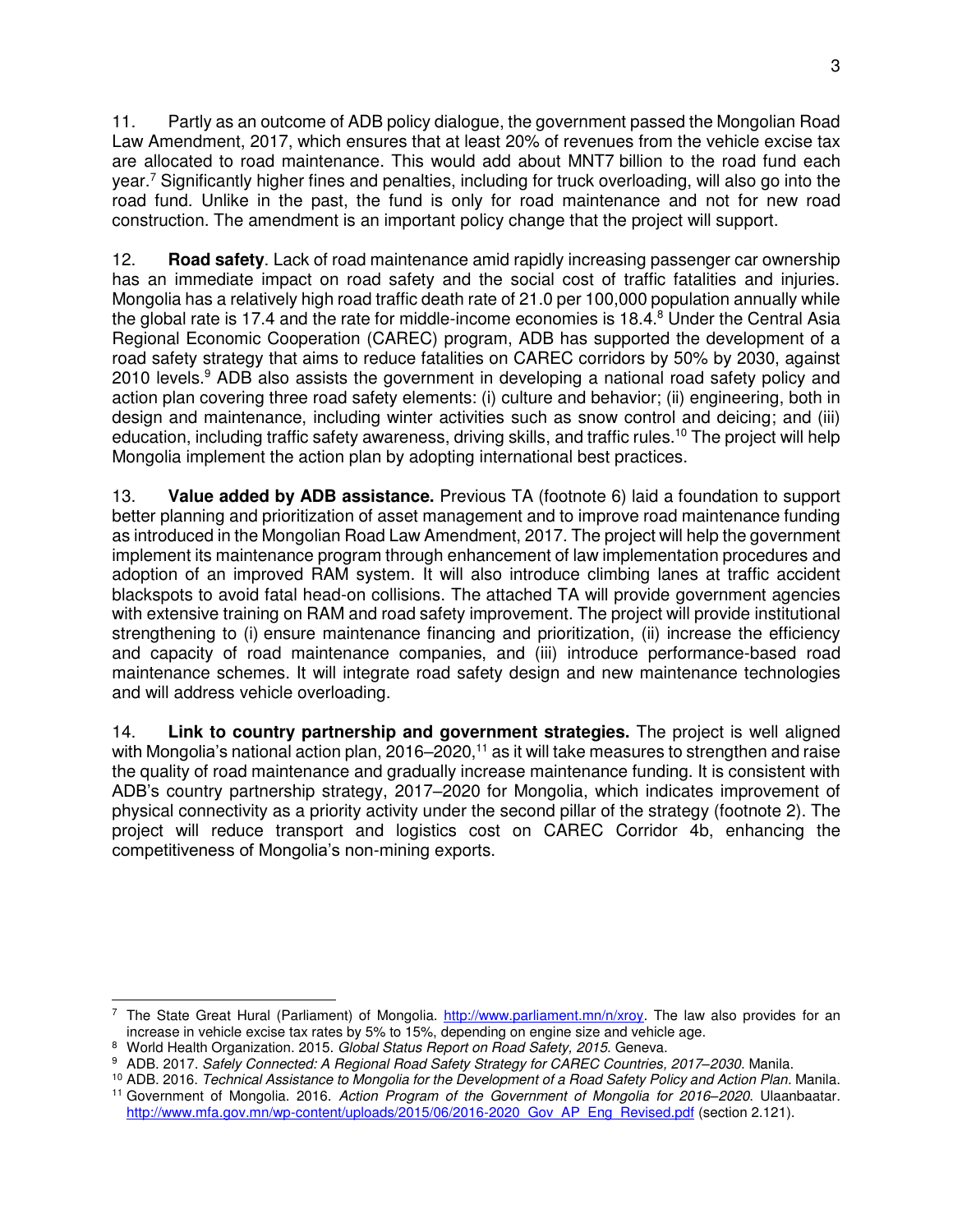#### **B. Impact and Outcome**

15. The project is aligned with the following impact: inclusive economic growth promoted by enhanced local, regional, and international connectivity in Mongolia.<sup>12</sup> The project outcome will be efficiency and safety of road transport within the project area and between countries improved.<sup>13</sup>

#### **C. Outputs**

16. **Output 1: Road asset management capacity improved.** This output will strengthen sustainable road maintenance practices and build capacity for the implementation of maintenance projects prepared and procured during the project. Capacity-building activities will include (i) reestablishing and providing training on the RAM system to improve maintenance planning, implementation, and prioritization;<sup>14</sup> (ii) designing improvements in road funding to ensure the sustainability of maintenance activities, including measures to prevent vehicle overloading; and (iii) supporting pilot performance-based maintenance. This output will be delivered partly through attached TA and partly with output 2.

17. **Output 2: Road condition improved.** This output will preserve and improve important regional road sections that link the PRC and the Russian Federation through Mongolia's capital and comprises part of CAREC Corridor 4b. The project will improve 311 km of existing national highway sections comprising Ulaanbaatar–Darkhan (193 km) and Darkhan–Altanbulag (118 km). Improvement works will include (i) pavement treatment and (ii) widening of carriageways and shoulders within the existing right-of-way (ROW).

18. **Output 3: Road safety improved**. This output will provide capacity development in road safety policies and the implementation of safety features in the road condition improvement works undertaken with output 2. Safety features will include improvements in road markings, barriers, and guide posts. Climbing lanes will be constructed within the ROW at traffic accident blackspots, where overtaking of slow-moving vehicles often causes fatal head-on collisions. Independent road safety audits will be conducted on detailed designs, as well as a post-construction audit.

#### **D. Summary Cost Estimates and Financing Plan**

19. The project is estimated to cost \$60.6 million (Table 1). Detailed cost estimates by expenditure category and by financier are included in the project administration manual (PAM).<sup>15</sup>

  $12$  This project-related impact statement aligns with the Mongolian national action plan's strategy to develop a road, transportation, and logistical network that sustains economic growth, is consistent with social needs and demands, and provides safe and comfortable services (footnote 11).

<sup>&</sup>lt;sup>13</sup> The design and monitoring framework is in Appendix 1.

<sup>&</sup>lt;sup>14</sup> A team of experts under the attached TA will assess the use of equipment and planning tools provided in 2010 under ADB. 2009. Technical Assistance to Mongolia for Road Database Development Using Geographic Information System. Manila.

<sup>&</sup>lt;sup>15</sup> Project Administration Manual (accessible from the list of linked documents in Appendix 2).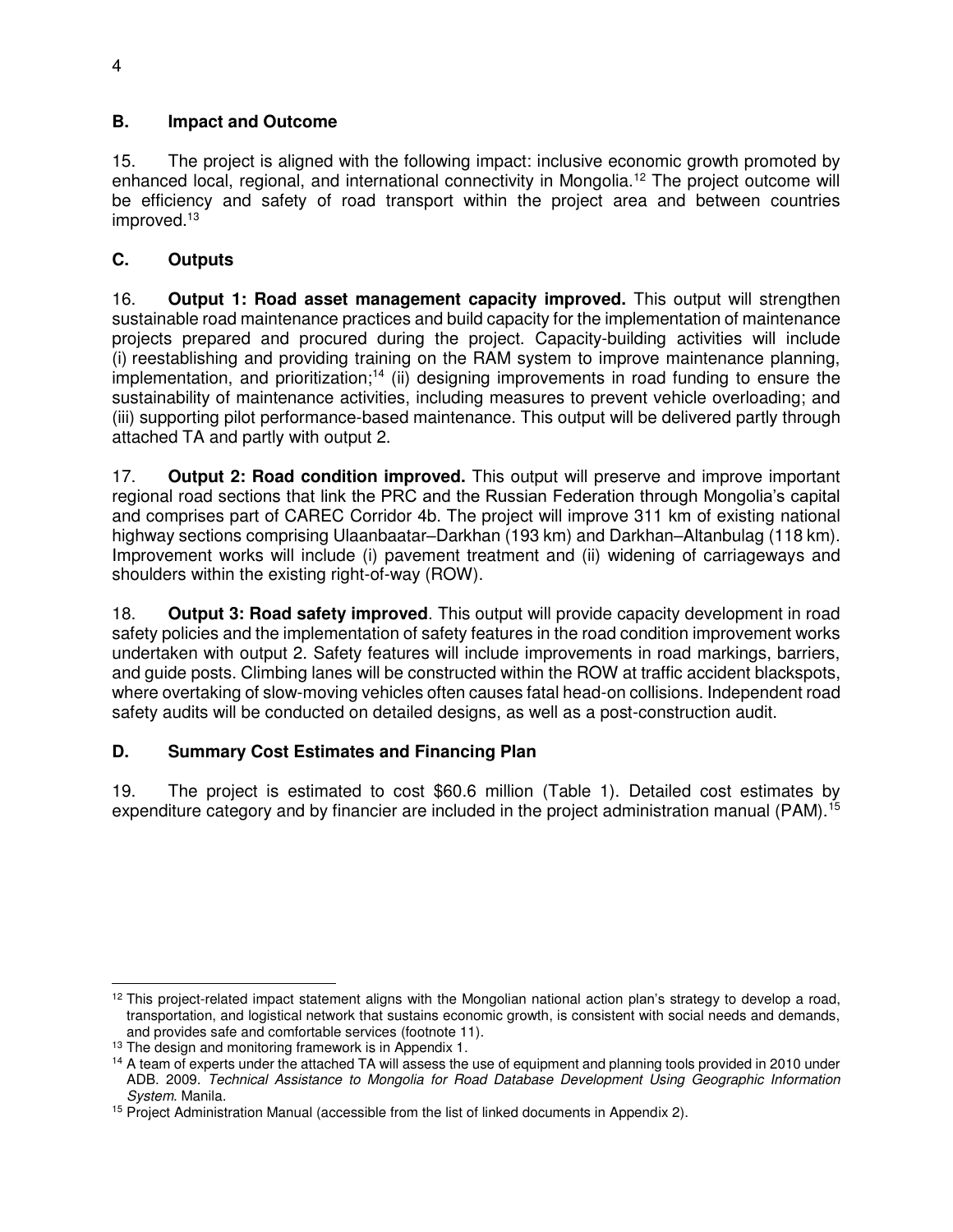#### **Table 1: Summary Cost Estimates**   $($  $$$  million)

| Item                                                    | <b>Amount</b> <sup>a</sup> |
|---------------------------------------------------------|----------------------------|
| <b>Base Cost</b> <sup>b</sup><br>А.                     |                            |
| Output 1                                                | 6.3                        |
| Output 2<br>2.                                          | 21.4                       |
| 3.<br>Output 3                                          | 22.8                       |
| Subtotal (A)                                            | 50.5                       |
| Contingencies <sup>c</sup><br>В.                        | 6.3                        |
| D. Financial Charges During Implementation <sup>d</sup> | 3.8                        |
| Total $(A+B+C+D)$                                       | 60.6                       |

ADB = Asian Development Bank, OCR = ordinary capital resources, US = United States.

a Includes taxes and duties of \$3.77 million to be financed from ADB loan resources. Such amount does not represent an excessive share of the project cost.

<sup>b</sup> In mid-2018 prices as of 15 March 2018.

c Physical contingencies computed at 10.0% for civil works; and 5% for field research and development, training, surveys, and studies. Price contingencies computed at average of 42% on foreign exchange costs and 58% on local currency costs; includes provision for potential exchange rate fluctuation under the assumption of a purchasing power parity exchange rate.

<sup>d</sup> Interest during construction for the OCR loan has been computed at the 5-year US dollar fixed swap rate plus an effective contractual spread of 0.50% and maturity premium of 0.20%. Commitment charges for the OCR loan are 0.15% per year to be charged on the undisbursed loan amount.

Source: Asian Development Bank estimates.

20. The government has requested a regular loan of \$60 million from ADB's ordinary capital resources to help finance the project. The loan will have a 25-year term, including a grace period of 8 years; an annual interest rate determined in accordance with ADB's London interbank offered rate (LIBOR)-based lending facility; a commitment charge of 0.15% per year (the interest and other charges during construction to be capitalized in the loan); and such other terms and conditions set forth in the draft loan agreement. Based on the straight-line method, the average maturity is 16.75 years, and the maturity premium payable to ADB is 0.20% per year.

21. The borrower, the Government of Mongolia, will help finance the project and will assume the foreign exchange and interest variation risks of the ADB loan. ADB will finance 99% of the project cost, including the expenditures in relation to works and consulting services. The government will finance \$0.6 million for project implementation. The summary financing plan is in Table 2.

| <b>Table 2: Summary Financing Plan</b>    |                        |                                        |  |
|-------------------------------------------|------------------------|----------------------------------------|--|
| <b>Source</b>                             | Amount<br>$$$ million) | <b>Share of Total</b><br>$\frac{1}{2}$ |  |
| Asian Development Bank                    |                        |                                        |  |
| Ordinary capital resources (regular loan) | 60.0                   | 99.0                                   |  |
| Government                                | 0.6                    | 1.0                                    |  |
| Total                                     | 60.6                   | 100.0                                  |  |

Source: Asian Development Bank.

 $\overline{a}$ 

#### **E. Implementation Arrangements**

22. The executing agency, the MRTD, will form a steering committee to be chaired by the State Secretary of the MRTD, comprising representatives from the MRTD, the Ministry of Finance, the Ministry of Environment and Tourism, and relevant state agencies.<sup>16</sup> Project implementation

<sup>&</sup>lt;sup>16</sup> If the ongoing government restructuring affects ministerial responsibilities for roads and other aspects of the project implementation arrangements, they will be updated accordingly.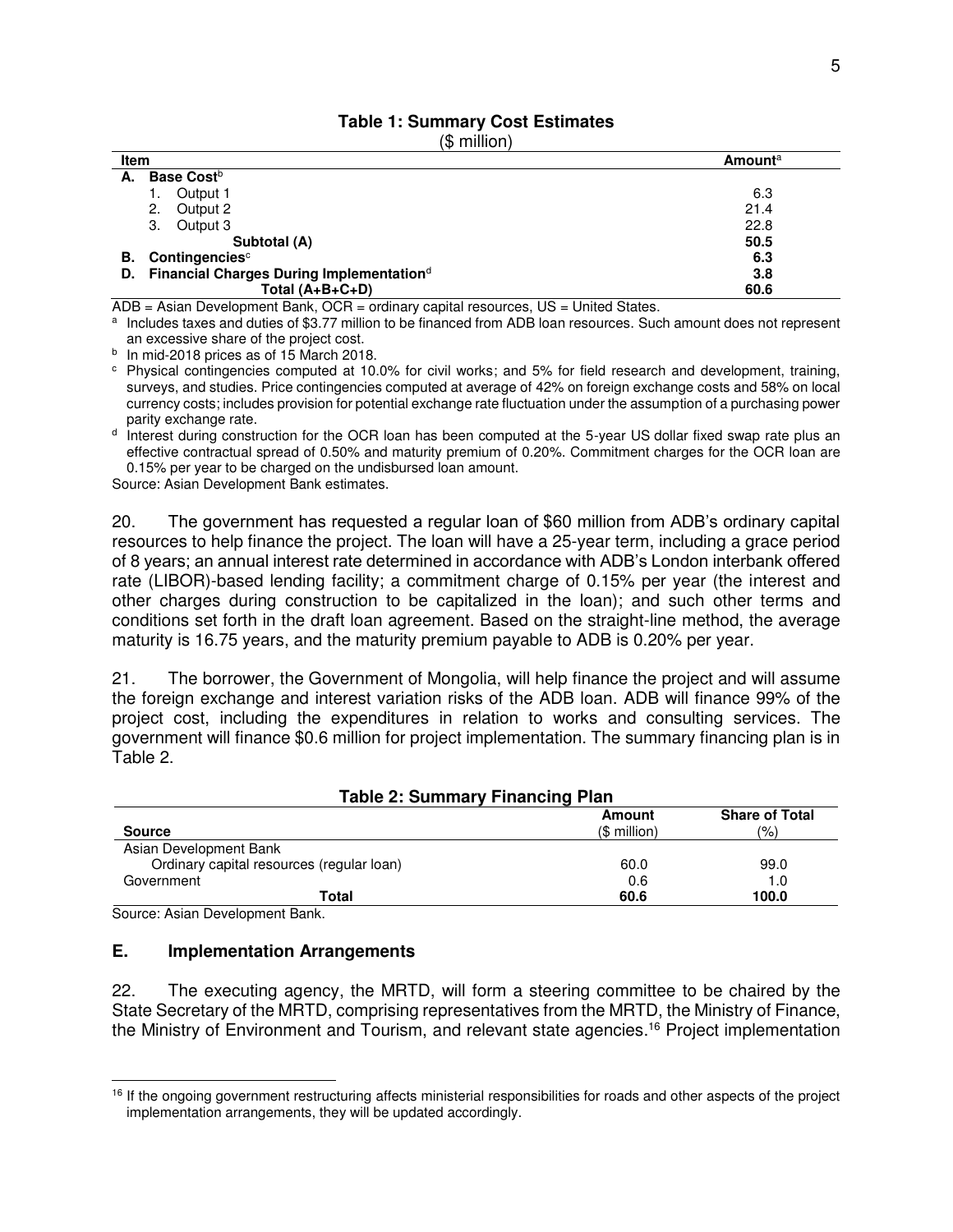unit (PIU) staff will be recruited and established by the MRTD and will report to the executing agency.

23. The project will be implemented from 2019 to 2025. The MRTD started recruiting and appointing PIU staff in May 2018. Draft terms of reference and cost estimates were agreed in the loan fact-finding mission in March 2018 and are included in the PAM. The implementation arrangements are summarized in Table 3 and described in detail in the PAM.

| <u>rabic 3. implementation Arrangements</u> |                                                                          |                                                                         |                |  |
|---------------------------------------------|--------------------------------------------------------------------------|-------------------------------------------------------------------------|----------------|--|
| <b>Aspects</b>                              | <b>Arrangements</b>                                                      |                                                                         |                |  |
| Implementation period                       | January 2019-December 2025                                               |                                                                         |                |  |
| Estimated completion date                   | 31 December 2025                                                         |                                                                         |                |  |
| Estimated loan closing date                 | 30 June 2026                                                             |                                                                         |                |  |
| Management                                  |                                                                          |                                                                         |                |  |
| (i) Oversight body                          | Project steering committee                                               |                                                                         |                |  |
|                                             | State Secretary, MRTD (chair)                                            |                                                                         |                |  |
|                                             |                                                                          | Representatives from the MRTD, the Ministry of Finance, the Ministry of |                |  |
|                                             |                                                                          | Environment and Tourism, and relevant state agencies (members)          |                |  |
| (ii) Executing agency                       | <b>MRTD</b>                                                              |                                                                         |                |  |
| (iii) Key implementing agencies             |                                                                          | Road Policy Implementation and Coordination Department of the MRTD      |                |  |
| (iv) Implementation unit                    |                                                                          | Project implementation unit appointed by the MRTD, 8 staff              |                |  |
| Procurement (ADB-financed                   | International competitive                                                | 2 contracts                                                             | \$44.0 million |  |
| contract packages)                          | bidding                                                                  |                                                                         |                |  |
|                                             | National competitive                                                     | 1 contract                                                              | \$4.0 million  |  |
|                                             | bidding                                                                  |                                                                         |                |  |
| Consulting services                         | Quality- and cost-based                                                  | 422 person-months                                                       | \$3.5 million  |  |
|                                             | selection (90:10)                                                        |                                                                         |                |  |
| Retroactive financing and/or                | Advance contracting is proposed for consulting services and civil works. |                                                                         |                |  |
| advance contracting                         |                                                                          |                                                                         |                |  |
| <b>Disbursement</b>                         | The loan proceeds will be disbursed following ADB's Loan Disbursement    |                                                                         |                |  |
|                                             | Handbook (2017, as amended from time to time) and detailed arrangements  |                                                                         |                |  |
|                                             | agreed between the government and ADB.                                   |                                                                         |                |  |

| <b>Table 3: Implementation Arrangements</b> |  |
|---------------------------------------------|--|
|---------------------------------------------|--|

ADB = Asian Development Bank, MRTD = Ministry of Road and Transport Development. Source: Asian Development Bank.

#### **III. ATTACHED TECHNICAL ASSISTANCE**

24. The proposed TA will assist the MRTD in addressing the incomplete regulatory framework, lack of sustainability of the road asset, and lack of private sector participation by (i) recommending suitable and implementable frameworks for RAM systems, (ii) reviewing and enhancing the law implementation procedures, and (iii) providing start-up support in adopting the improved RAM system and introducing a road board for effectively managing the road assets.<sup>17</sup> The TA will supplement planned assistance under the loan project, which will provide soft and hard measures on road maintenance, rehabilitation, and safety.

25. The TA is estimated to cost \$730,000, of which \$700,000 will be financed on a grant basis by ADB's Technical Assistance Special Fund (TASF 6). The government will provide counterpart support in the form of office accommodation, support facilities, counterpart staff, reports, and other logistical support through in-kind contributions. ADB will engage an international consulting firm and a national individual consultant following the ADB Procurement Policy (2017, as amended from time to time) and its associated project administration instructions and/or staff instructions. It will use the 90:10 quality- and cost-based selection method because of the highly specialized knowledge required for the assignment.

 $\overline{a}$ <sup>17</sup> Attached Technical Assistance Report (accessible from the list of linked documents in Appendix 2).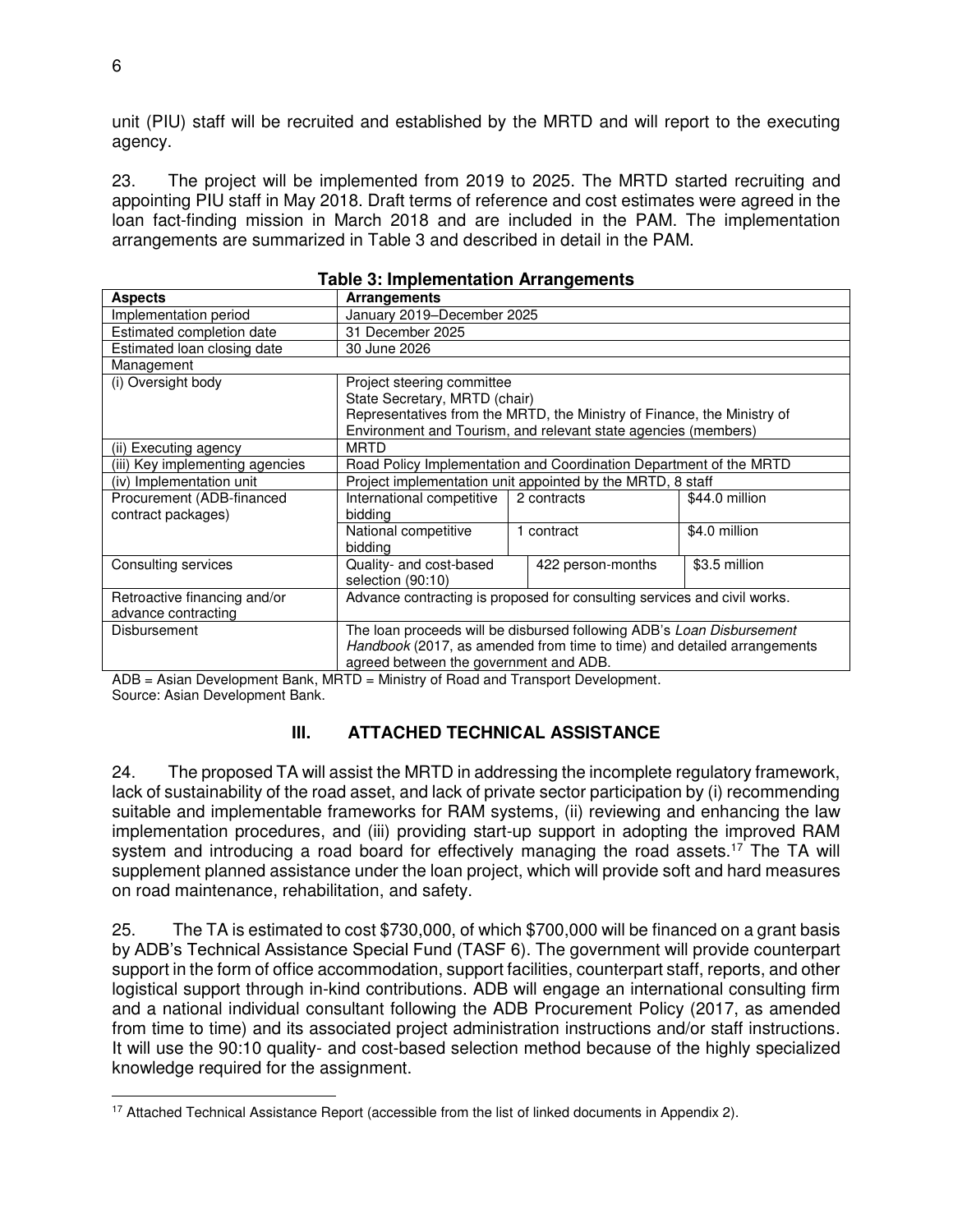### **IV. DUE DILIGENCE**

### **A. Technical**

26. The assessment determined rehabilitation and maintenance needs, including constructing climbing lanes and widening carriageways and shoulders to the Mongolian Class I-G standard to increase road capacity and safety.<sup>18</sup> The project components are expected to improve the conditions of the road from Ulaanbaatar to Altanbulag (the sections with some of the highest traffic), which would bring CAREC Corridor 4b back to adequate technical standards and increase capacity and safety levels at critical sections.

27. As part of the capacity-building activities, the project will review road fund mechanisms and develop suggestions to improve the State Road Fund's management, revenue sources, and fund allocation control. The result should bring the road fund to a level that permits ongoing routine and periodic maintenance. The project will also reestablish and repopulate the RAM system and train a dedicated RAM operations unit. The ongoing use of the RAM system must be supported by adequate funding levels.

28. The lack of routine and periodic maintenance funding constrained the operations of the 20 state-owned and eight private maintenance companies tasked to perform routine maintenance. Domestic construction companies also suffered in 2012–2017 because of limited funding. Foreign contractors won most construction projects during the period because they are more efficient and local contractors have difficulty in meeting qualification criteria. Domestic contractors tend not to participate in joint ventures, which would allow them to be more competitive with foreign firms. While some consolidation could result in increased efficiencies, it is premature in the current fiscal environment.

29. Full introduction of standard performance-based contracts is not appropriate in the current situation because the sector lacks the experience and the capacity to serve longer-term service commitments. However, a form of performance-based contract will be pilot tested in civil works contracts by adding an extended defect liability period of 3 years, with the contractor responsible for the road section for a 5-year period.

#### **B. Economic and Financial**

30. The project is economically viable, with an estimated economic internal rate of return of 60.7% for all the sections combined. The project's economic benefits include increased road safety and savings in vehicle operating costs and time. The project will also generate unquantifiable benefits related to improved accessibility. A sensitivity analysis of potential cost overruns and benefit reductions demonstrates that the project's economic viability is robust.<sup>19</sup>

31. Given the country's current economic difficulties and possible restriction on government spending, counterpart funding is limited to 1% of the total project cost. The project has no revenuegenerating components. It is financially sustainable based on the assessment of the project's fiscal impact on the MRTD's projected budget. While MRTD's financial capacity is very limited, the Mongolian Road Law Amendment, 2017 should result in a gradually increasing and more stable funding source for road maintenance. Improved RAM, including implementing adequate

 $\overline{a}$ <sup>18</sup> The Mongolian Class I-G standard requires a two-lane carriageway with each lane 3.5-meter wide and an 8.5-meter pavement.

 $19$  Economic Analysis (accessible from the list of documents in Appendix 2).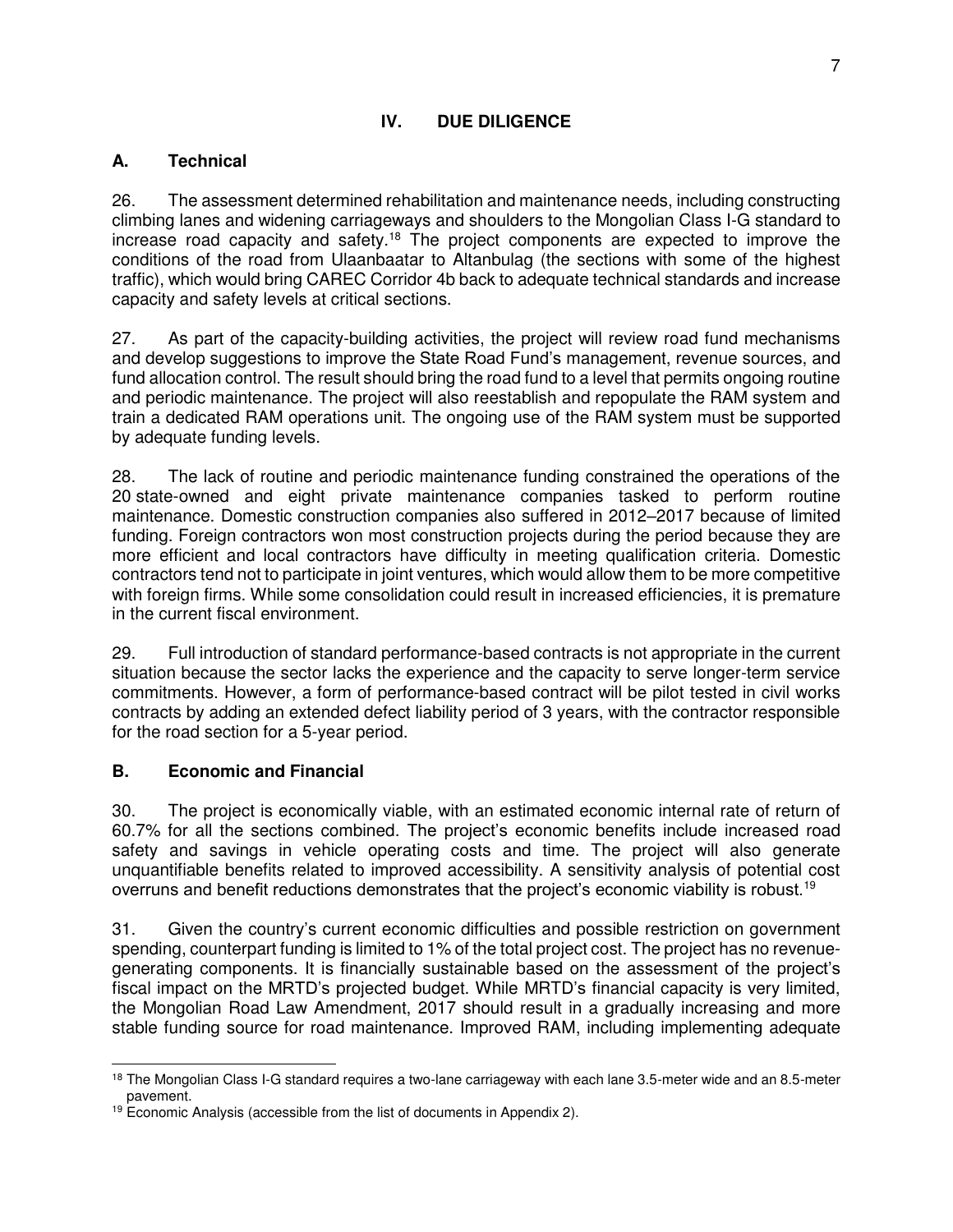maintenance funding mechanisms, will be an objective of the project's capacity development outputs.

### **C. Governance**

32. The financial management assessment concluded that the financial management risk is moderate before mitigation measures. Although the MRTD has experience in ADB implementation, the financial management assessment recommended that it should strengthen its financial management capacity by undertaking training on ADB financial management guidelines and disbursement requirements, policies, and procedures. The MRTD will also recruit new financial management staff for the project to mitigate implementation, compliance, and foreign exchange and interest rate risks. Detailed mitigation measures are described in Table 4 and in the PAM.

33. ADB's Anticorruption Policy (1998, as amended to date) was explained to and discussed with the government and the MRTD. The specific policy requirements and supplementary measures are described in the PAM. Relevant sections of ADB's Anticorruption Policy will be included in all procurement documents and contracts.

### **D. Poverty, Social, and Gender**

34. The national poverty rate fell from 38.7% in 2010 to 27.4% in 2012 and 21.6% in 2014.<sup>20</sup> Lack of higher education and unemployment are key issues in rural areas. Out of 102 households surveyed in the rural areas, 58% spend MNT1 million–MNT3 million per year on education. Since most rural areas do not offer higher education, people from these places continue their education in urban areas, where they rent rooms because of the lack of good transport.

35. Project beneficiaries, comprising about 301,000 residents at target aimags, will receive improved, low-cost, and safe transportation. The project will provide better access to markets and basic services such as education and health, reducing annual expenditures and improving the quality of life of residents. The strategic location of the project sites, along the border between Mongolia and the Russian Federation, offers more opportunities for local development in trade and agriculture. The project is classified *effective gender mainstreaming* following the ADB gender categorization. The gender action plan will ensure equal participation and benefits.<sup>21</sup> It requires that women comprise at least 50% of participants to community and household consultation meetings on project construction activities. Training on small businesses and income generation methods along the corridor will be conducted with at least 50% women participation. Prevention measures in the gender action plan will address the likely impact from HIV/AIDS, sexually transmitted infections, and trafficking that women could face during the construction period.

#### **E. Safeguards**

36. In compliance with ADB's Safeguard Policy Statement (2009), the project's safeguard categories are as follows.

37. **Environment (category B).** The initial environmental examination complies with ADB policies and requirements, including the Safeguard Policy Statement.<sup>22</sup> It identifies potential

 $\overline{a}$ <sup>20</sup> ADB. Basic Statistics 2017. [https://www.adb.org/publications/basic-statistics-2017.](https://www.adb.org/publications/basic-statistics-2017)

<sup>&</sup>lt;sup>21</sup> Gender Action Plan (accessible from the list of linked documents in Appendix 2).

<sup>&</sup>lt;sup>22</sup> Initial Environmental Examination (accessible from the list of linked documents in Appendix 2).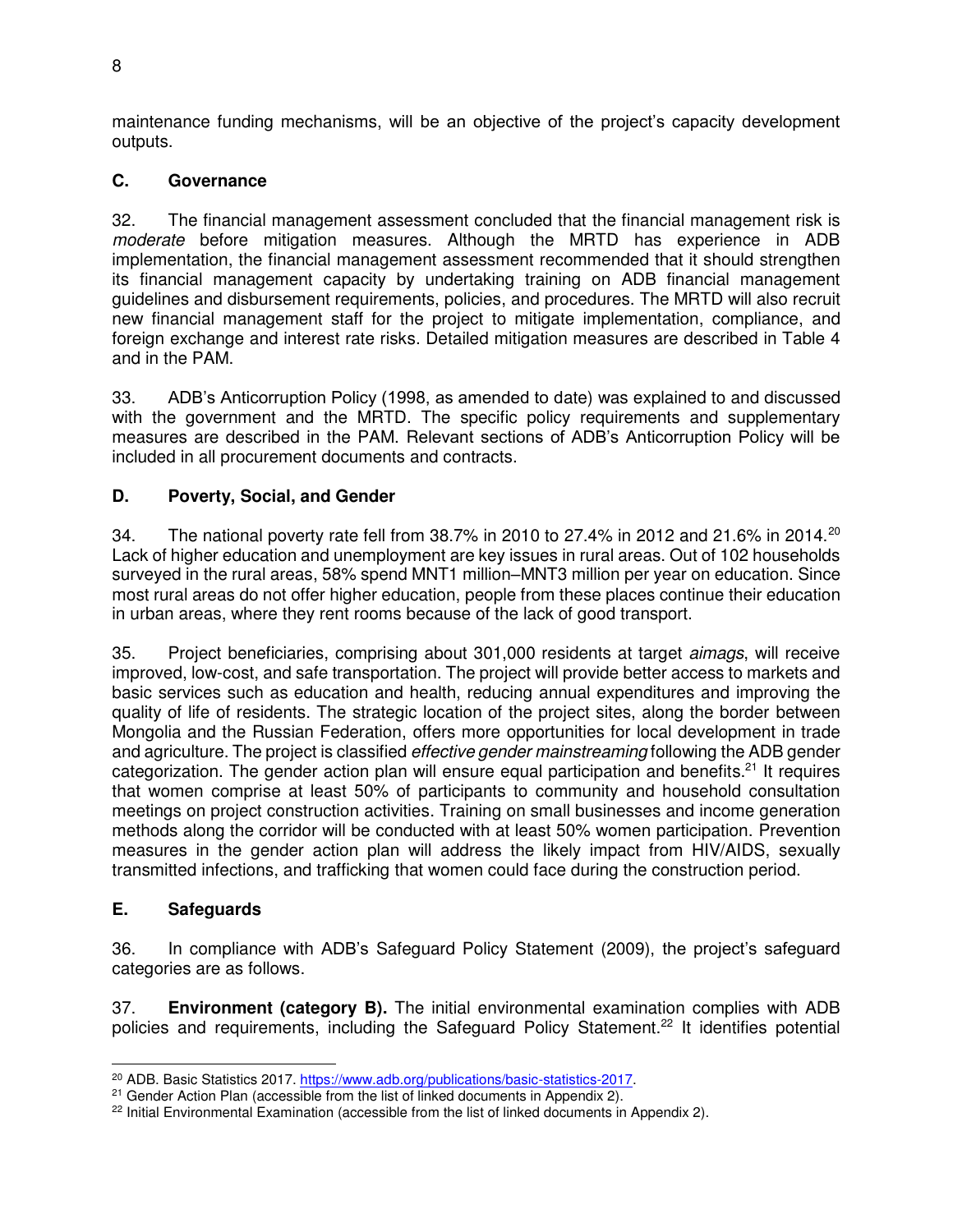adverse impacts, mainly during construction, such as dust and air quality during asphalt surfacing, which can be adequately mitigated. Meaningful public consultation was done following the Safeguard Policy Statement. The MRTD is committed to implementing the environmental management plan of the project and the project-specific grievance redress mechanism (GRM). The initial climate risk is low. The MRTD will establish a PIU, which will be responsible for carrying out the environmental management plan, environmental monitoring and reporting, and GRM of the project. The PIU will have a full-time environmental officer and qualified loan implementation environmental consultants. The consultants will also provide capacity development training to the MRTD, PIU, and project contractors. The initial environmental examination has been prepared and posted on the ADB website.

38. **Involuntary resettlement (category B).** A due diligence report prepared for outputs 2 and 3 confirmed that the project has no land acquisition or resettlement impacts, as all the related works are limited to the existing ROW. The contractor will mitigate all construction-related impacts. A resettlement framework has been prepared, following the Safeguard Policy Statement and national laws and regulations, to guide the preparation of resettlement plans and to ensure project impacts remain within *category B* or C. The resettlement framework was posted on the ADB website on 9 June 2017.<sup>23</sup> The MRTD is committed to implement the resettlement framework and prepare a resettlement plan, when required. The GRM has been agreed with the MRTD and is included in the resettlement framework.

39. **Indigenous peoples (category C).** Due diligence found no ethnic minorities affected by the project. The three project aimags do not have any separate ethnic minority as defined by the Safeguard Policy Statement.

#### **F. Summary of Risk Assessment and Risk Management Plan**

40. The overall benefits and impacts are expected to outweigh the costs and risks, and the overall risk after mitigation measures is low. Significant risks and mitigating measures are summarized in Table 4 and described in detail in the risk assessment and risk management plan.<sup>24</sup> The loan agreement contains assurances on operation and maintenance budget provision.

| <b>Risks</b>                                                                 | <b>Mitigation Measures</b>                                                                                                               |
|------------------------------------------------------------------------------|------------------------------------------------------------------------------------------------------------------------------------------|
| Government faces political and financial                                     | The MRTD and/or the MOF will provide assurances to increase the                                                                          |
| pressures in the adoption of sustainable<br>road maintenance and maintenance | O&M budget provision, as this is a priority project in the road sector.                                                                  |
| funding concepts.                                                            | ADB will continue policy dialogue and long-term engagement of all<br>decision makers in policy reform, including discussions on the      |
|                                                                              | International Monetary Fund's Extended Fund Facility program.                                                                            |
|                                                                              | The MRTD will ensure that the counterpart funds are available and                                                                        |
|                                                                              | included in the state budget. The Government of Mongolia has<br>identified the project as a priority in the road sector, as confirmed by |
|                                                                              | the MOF and the MRTD in a memorandum of understanding with ADB.                                                                          |
| Newly recruited PIU staff with limited                                       | The MRTD will appoint suitable staff.                                                                                                    |
| knowledge of ADB procedures and O&M                                          |                                                                                                                                          |
| requirements may lead to implementation                                      | ADB and consultants will provide institutional development and                                                                           |
| delay.                                                                       | capacity-building support for O&M-related training on the RAM system                                                                     |
|                                                                              | and will improve maintenance planning, prioritization, and<br>implementation.                                                            |

#### **Table 4: Summary of Risks and Mitigating Measures**

 $\overline{a}$  $23$  Resettlement Framework (accessible from the list of linked documents in Appendix 2).

<sup>&</sup>lt;sup>24</sup> Risk Assessment and Risk Management Plan (accessible from the list of linked documents in Appendix 2).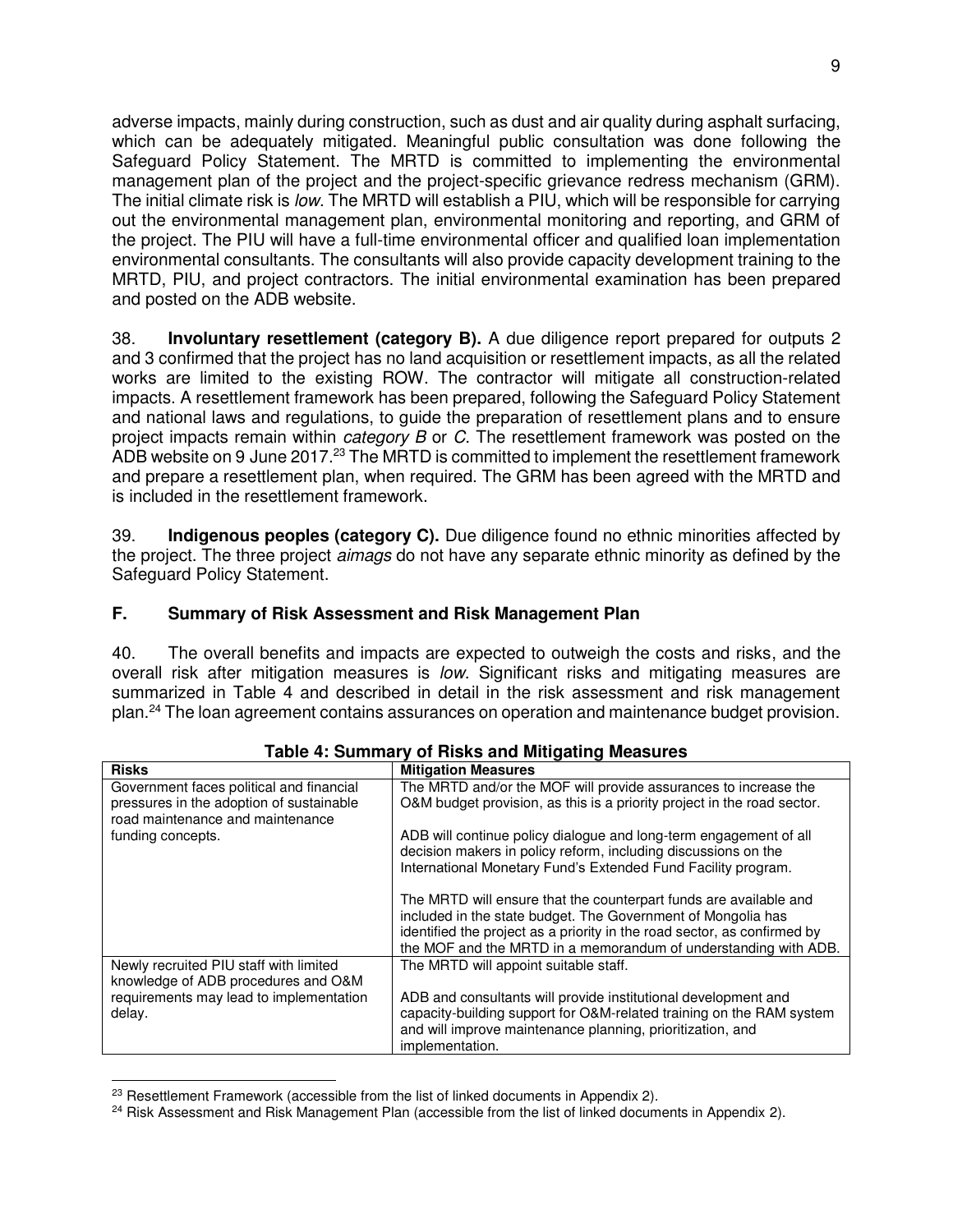| <b>Risks</b>                                                                                                                                                                                                                    | <b>Mitigation Measures</b>                                                                                                                                               |
|---------------------------------------------------------------------------------------------------------------------------------------------------------------------------------------------------------------------------------|--------------------------------------------------------------------------------------------------------------------------------------------------------------------------|
| The PIU might lack skills in appropriate<br>accounting software and systems for<br>contract management and contractor<br>payments and might continue the practice<br>of not ensuring adequate on- and off-site<br>data storage. | The PIU will use computerized accounting software. It is recommended<br>that the MRTD and the PIU should back up their project data through<br>the National Data Center. |

ADB = Asian Development Bank, MOF = Ministry of Finance, MRTD = Ministry of Road and Transport Development, O&M = operation and maintenance, PIU = project implementation unit, RAM = road asset management. Source: Asian Development Bank.

#### **V. ASSURANCES**

41. The government and the MRTD have assured ADB that implementation of the project shall conform to all applicable ADB policies, including those concerning anticorruption measures, safeguards, gender, procurement, consulting services, and disbursement as described in detail in the PAM and loan documents.

42. The government and the MRTD have agreed with ADB on certain covenants for the project, which are set forth in the draft loan agreement.

#### **VI. RECOMMENDATION**

43. I am satisfied that the proposed loan would comply with the Articles of Agreement of the Asian Development Bank (ADB) and recommend that the Board approve the loan of \$60,000,000 to Mongolia for the Regional Road Development and Maintenance Project, from ADB's ordinary capital resources, in regular terms, with interest to be determined in accordance with ADB's London interbank offered rate (LIBOR)-based lending facility; for a term of 25 years, including a grace period of 8 years; and such other terms and conditions as are substantially in accordance with those set forth in the draft loan agreement presented to the Board.

> Takehiko Nakao President

6 June 2018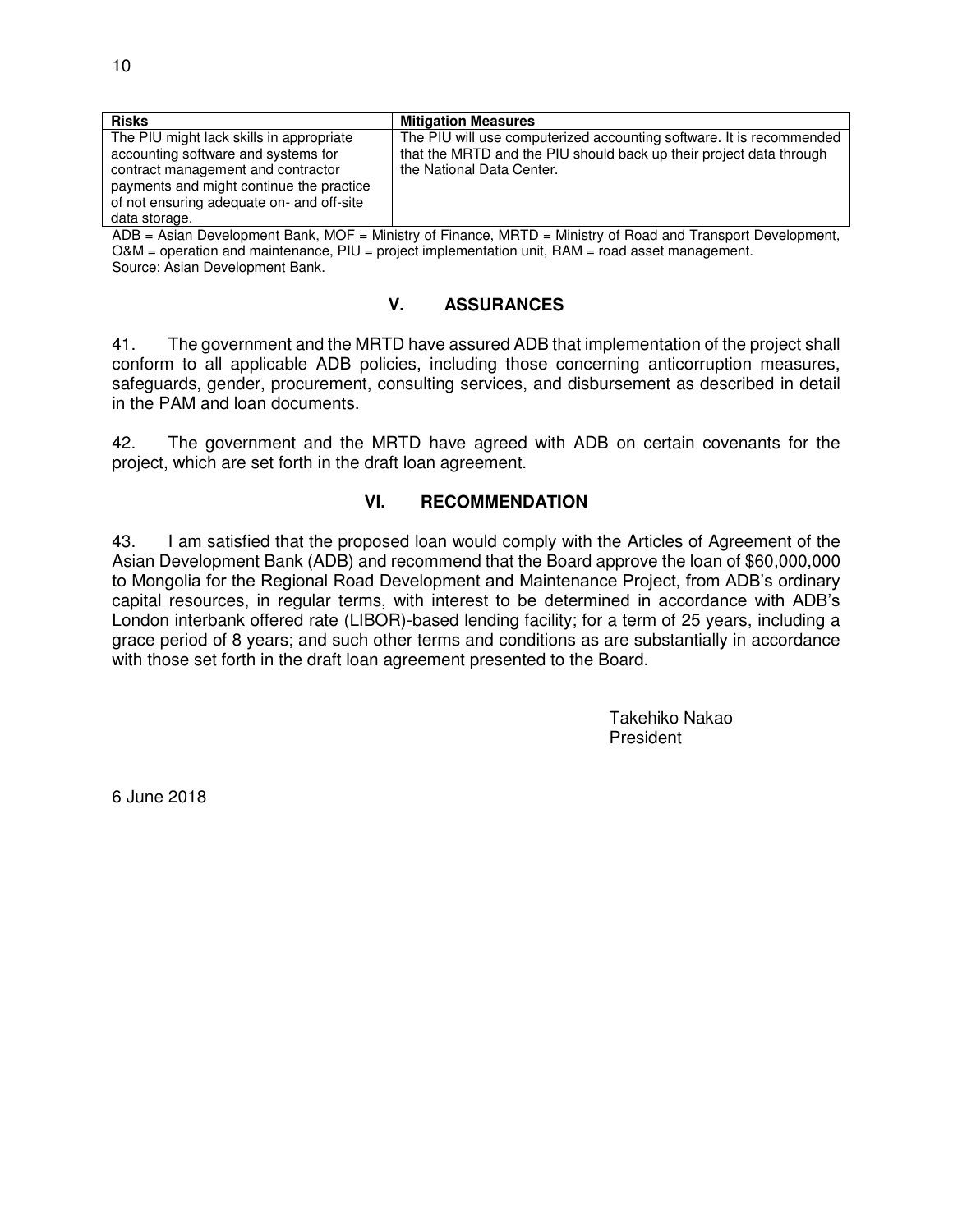# **DESIGN AND MONITORING FRAMEWORK**

**Impact the Project is Aligned with** Inclusive economic growth promoted by enhanced local, regional, and international connectivity in Mongolia (Action Program of the Government of Mongolia for 2016–2020)<sup>a</sup>

|                                                                                                                              | <b>Performance Indicators with</b>                                                                                                                                                                       | <b>Data Sources and</b>                                             |                                                                                                                                                     |
|------------------------------------------------------------------------------------------------------------------------------|----------------------------------------------------------------------------------------------------------------------------------------------------------------------------------------------------------|---------------------------------------------------------------------|-----------------------------------------------------------------------------------------------------------------------------------------------------|
| <b>Results Chain</b>                                                                                                         | <b>Targets and Baselines</b><br>By 2030                                                                                                                                                                  | <b>Reporting Mechanisms</b>                                         | <b>Risks</b>                                                                                                                                        |
| <b>Outcome</b><br>Efficiency and safety of<br>road transport within<br>the project area and<br>between countries<br>improved | a. Average vehicle travel time<br>from Ulaanbaatar to Altanbulag<br>reduced by at least 10%<br>(2016 baseline: 300 minutes)<br>b. Traffic accidents reduced by                                           | a. Project progress and<br>completion reports<br>b. National police | Government faces<br>unexpected political and<br>financial barriers in the<br>adoption of sustainable<br>road maintenance and<br>maintenance funding |
|                                                                                                                              | 15% in 3 project aimags <sup>b</sup><br>(2017 baseline: 75 deaths and<br>191 injured)                                                                                                                    | statistics                                                          | concepts.                                                                                                                                           |
| <b>Outputs</b><br>1. RAM capacity<br>improved                                                                                | By 2025<br>1a. RAM system established<br>(2017 baseline: no system in<br>place)                                                                                                                          | 1a. MRTD annual road<br>maintenance report                          | Newly recruited PIU staff<br>with limited knowledge of<br>ADB procedures and<br>O&M requirements may                                                |
|                                                                                                                              | 1b. At least 30 staff including at<br>least 50% women who attended<br>training report improved skills on<br>RAM (2017 baseline: 0 and not<br>applicable)                                                 | 1b. PIU's quarterly<br>progress reports                             | lead to implementation<br>delay.                                                                                                                    |
| 2. Road condition<br>improved                                                                                                | 2a. The 311 km Ulaanbaatar-<br>Altanbulag road section<br>rehabilitated to good condition or<br>international roughness index of 4<br>or below<br>(2017 baseline: 0 km)                                  | 2a. PIU's quarterly<br>progress reports                             |                                                                                                                                                     |
|                                                                                                                              | 2b. 400 people, of which at least<br>50% women, participated in<br>training on small businesses and<br>income generation methods (2017<br>baseline: 0 and not applicable)                                | 2b. PIU's quarterly<br>progress reports                             |                                                                                                                                                     |
| 3. Road safety<br>improved                                                                                                   | 3a. Road safety facility including<br>road markings, barriers, and guide<br>posts rehabilitated or installed in<br>311 km Ulaanbaatar-Altanbulag<br>road section (2017 baseline: 0 km)                   | 3a. PIU's quarterly<br>progress reports                             |                                                                                                                                                     |
|                                                                                                                              | 3b. 800 residents (at least 30%<br>women) reported on the improved<br>awareness on road safety and<br>related activities as a result of<br>road safety training (2017<br>baseline: 0 and not applicable) | 3b. PIU's quarterly<br>progress reports                             |                                                                                                                                                     |
|                                                                                                                              | 3c. 160 school teachers (at least<br>50% women) trained as trainers<br>on road safety and ready to<br>deliver trainings to school students<br>(2017 baseline: 0 and not<br>applicable)                   | 3c. PIU's quarterly<br>progress reports                             |                                                                                                                                                     |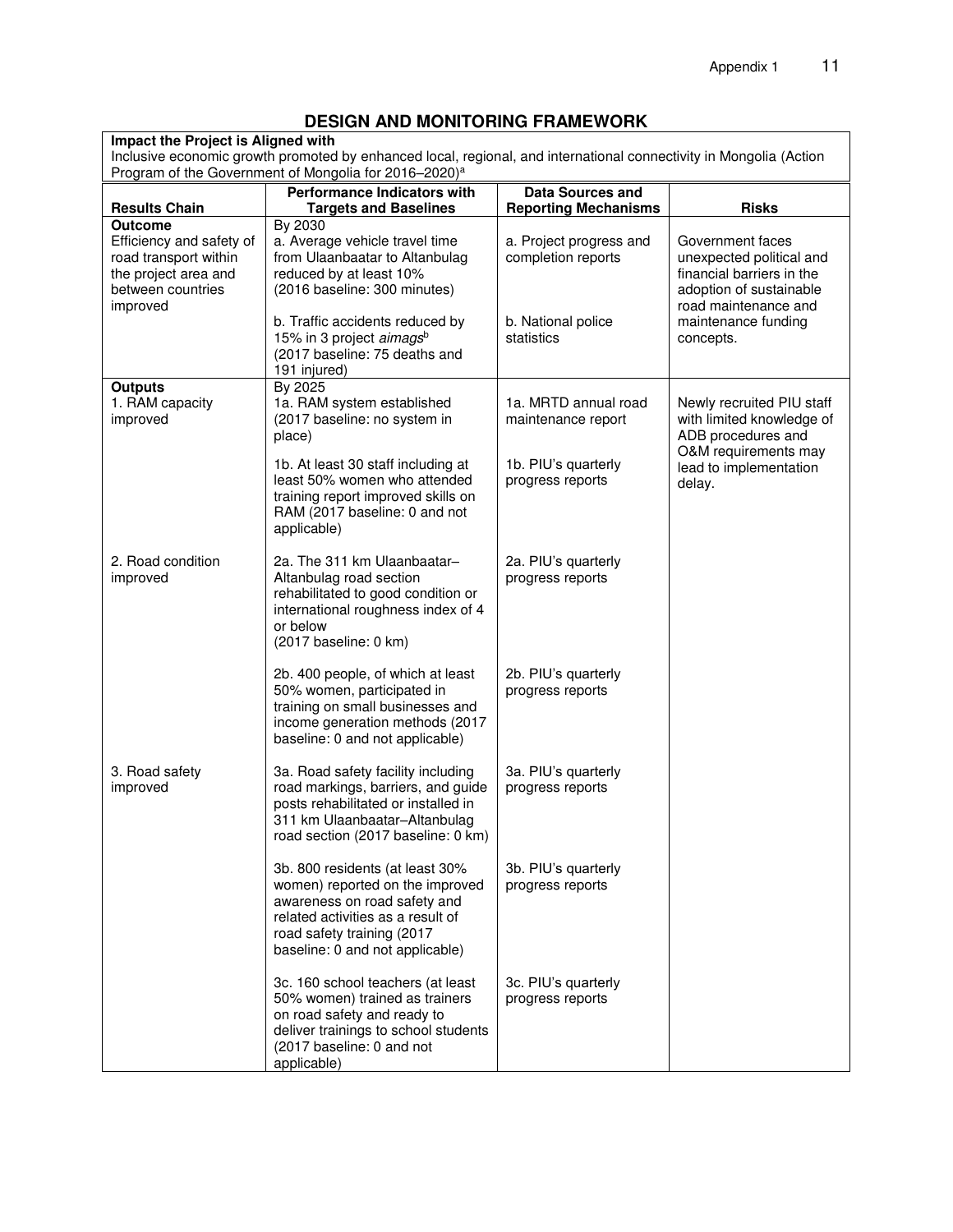#### **Key Activities with Milestones**

- **1. RAM capacity improved**
- 1.1 Define and establish RAM system (Q3 2019)
- 1.2 Conduct training on asset management and maintenance (Q4 2019)
- 1.3 Conduct road condition and traffic surveys (Q2 2019)
- 1.4 Prepare and design road maintenance program (Q3 2020)
- 1.5 Pilot test a performance-based arrangement for road maintenance (Q1 2022)

#### **2. Road condition improved**

- 2.1 Start road improvement works (Q2 2020)
- 2.2 Complete road improvement works (Q3 2022)
- 2.3 Implement pilot maintenance works (Q3 2022–Q3 2025)

#### **3. Road safety improved**

- 3.1 Conduct safety audit on detailed design (Q3 2019)
- 3.2 Conduct road safety training (Q4 2019–Q4 2020)
- 3.3 Conduct post-construction audit (Q4 2023)

#### **Project Management Activities**

Recruit PIU specialists (Q4 2018) Recruit design and construction supervision consultant (Q3 2019) Award civil works contracts (Q3 2019–Q2 2021)

#### **Inputs**

ADB:

 \$60,000,000 (loan) \$700,000 (technical assistance grant) Government: \$600,000

#### **Assumptions for Partner Financing**

Not applicable.

 $ADB = Asian Development Bank, km = kilometer, MRTD = Ministry of Road and Transport Development,  $OAM =$$ operation and maintenance,  $PIU = project$  implementation unit,  $Q = quarter$ ,  $RAM = road$  asset management.

- a Government of Mongolia. 2016. Action Program of the Government of Mongolia for 2016*–*2020. Ulaanbaatar. [http://www.mfa.gov.mn/wp-content/uploads/2015/06/2016-2020\\_Gov\\_AP\\_Eng\\_Revised.pdf](http://www.mfa.gov.mn/wp-content/uploads/2015/06/2016-2020_Gov_AP_Eng_Revised.pdf) (section 2.121).
- <sup>b</sup> Provincial administrative unit in Mongolia.

Source: Asian Development Bank.